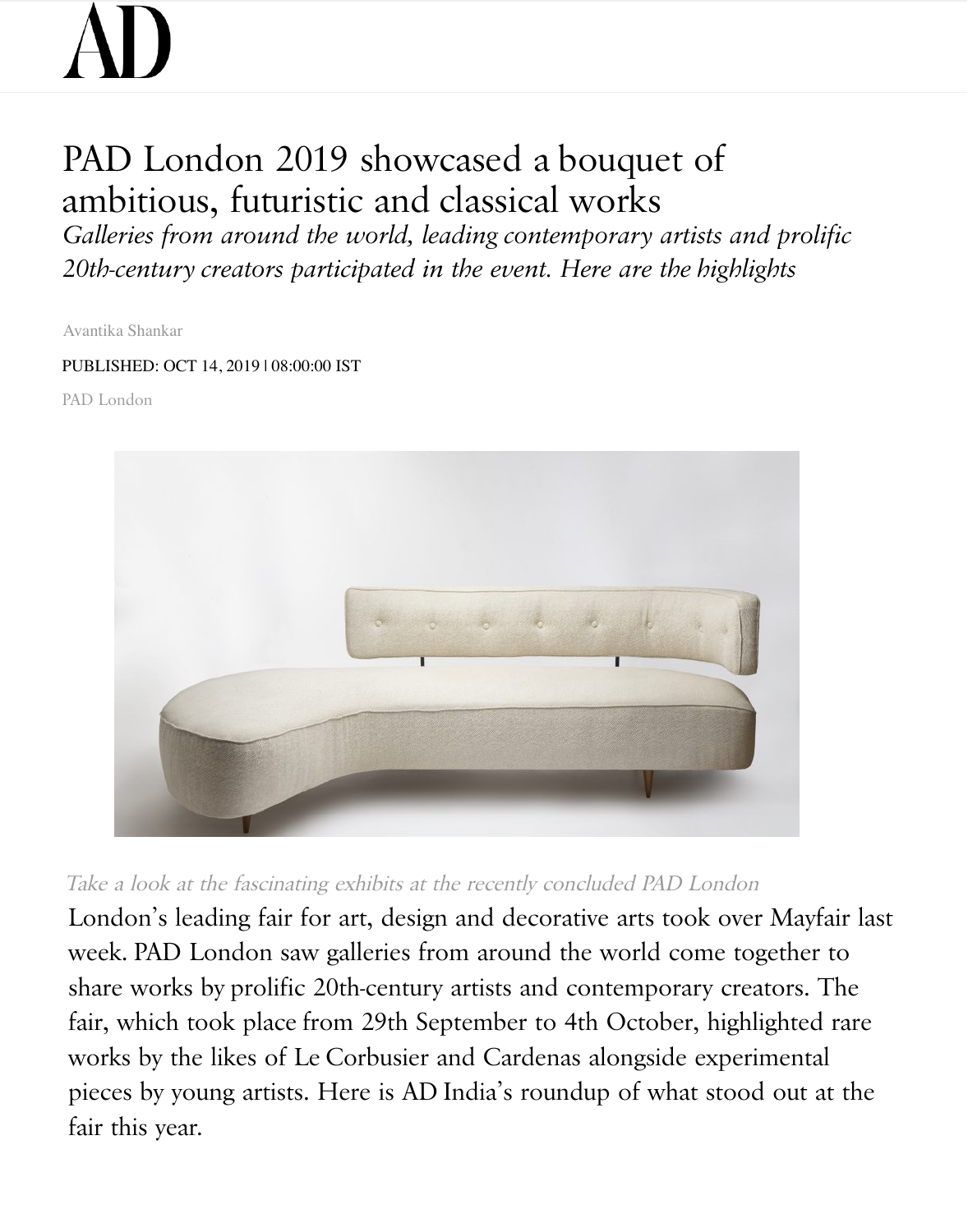## Achille Salvagni Atelier

Furniture and lighting studio Achille Salvagni Atelier showcased a st[unnin](javascript:%20void(0);)g collection of objects made from Murano glass. Salvagni worked with Mur[ano](javascript:%20void(0);)  masters to push the boundaries of the material—creating not just lighting and decorative pieces but also furniture. The iconic Drop table from Salvagni's 2015 collection, recreated in hand-blown glass and bronze, took centre stage at the exhibition—also worth mentioning is the bar cabinet Dido, made from ivory parchment and encrusted with Murano glass details.